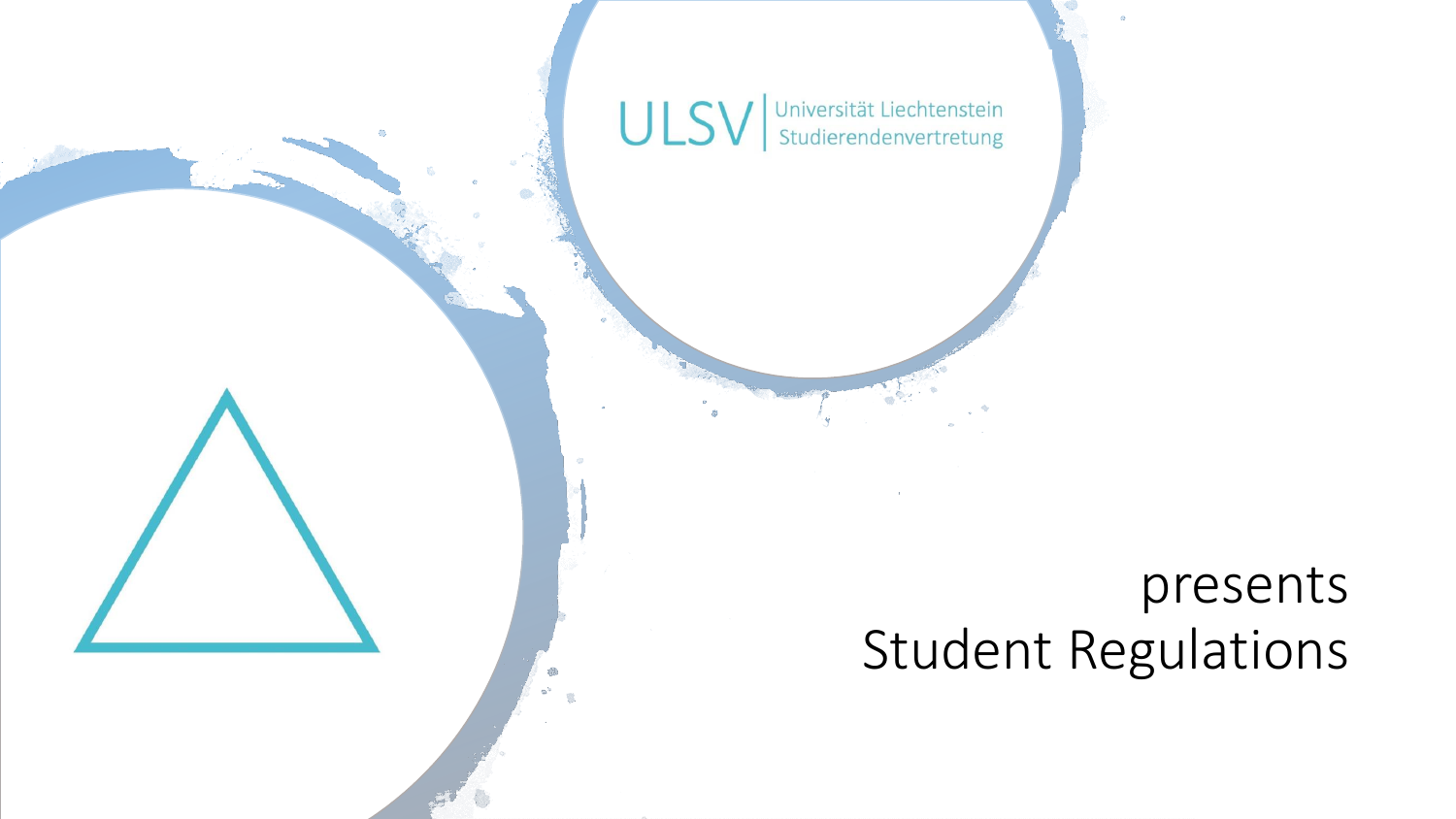

### Program Director - BSc

#### **Business Administration Architecture**



Universität Liechtenstein Dr. Elisabeth Höfferer, MA Fürst-Franz-Josef-Strasse 9490 Vaduz Liechtenstein

Telefon +423 265 11 72 Fax +423 265 11 12 elisabeth.hoefferer@uni.li



Universität Liechtenstein Dr. Bernd Schenk Fürst-Franz-Josef-Strasse 9490 Vaduz Liechtenstein

Telefon +423 265 13 05 Fax +423 265 11 12 bernd.schenk@uni.li



Universität Liechtenstein Dipl.-Arch. FH Jeannette Risch Fürst-Franz-Josef-Strasse 9490 Vaduz Liechtenstein

Telefon +423 265 11 24 Fax +423 265 11 21 jeannette.risch@uni.li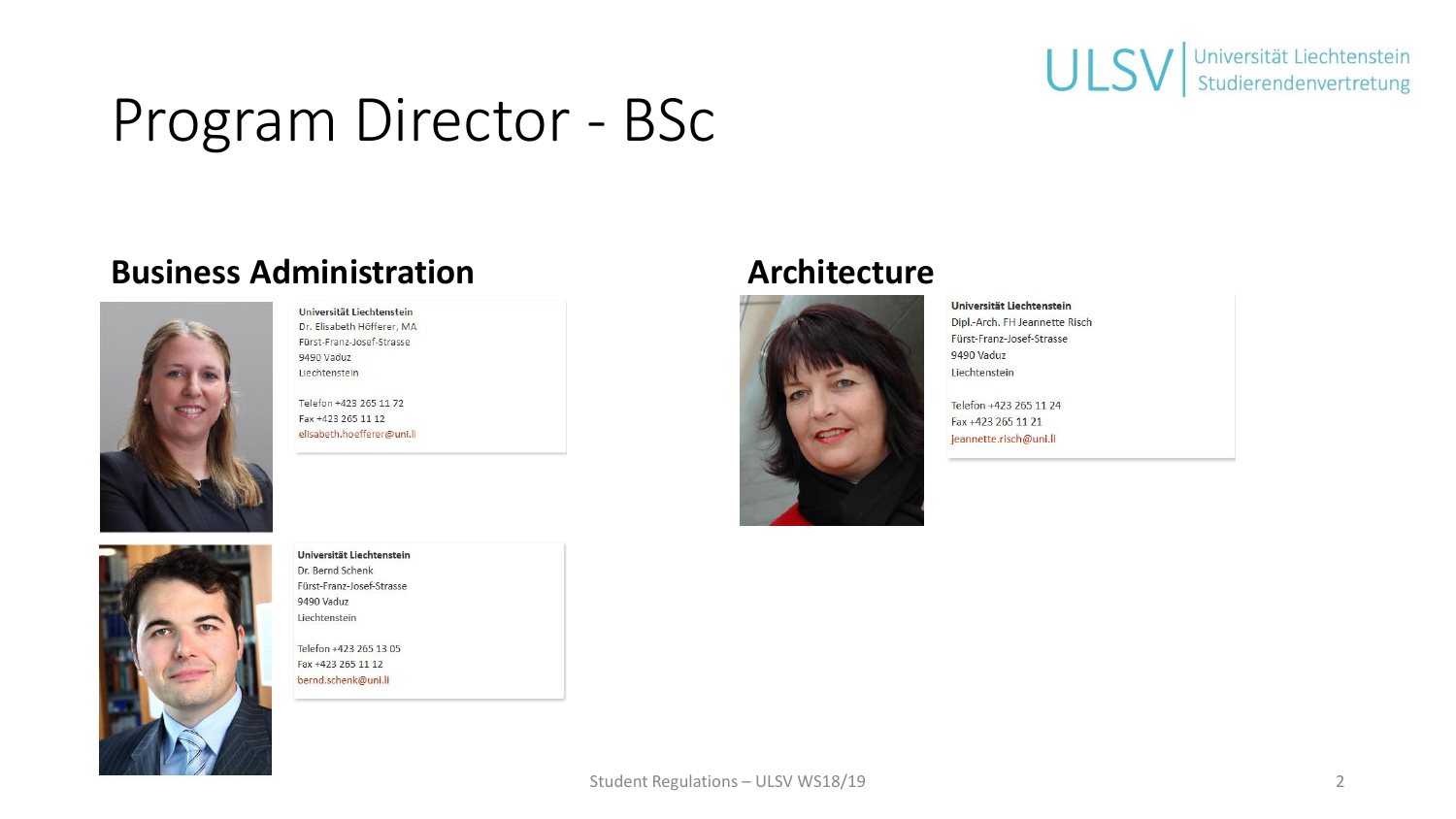

### Program Director - MSc



Universität Liechtenstein Mag. (FH) Ines Hartmann Fürst-Franz-Josef-Strasse 9490 Vaduz Liechtenstein

Telefon +423 265 11 34 Fax +423 265 11 12 ines.hartmann@uni.li

#### **Architecture Information Systems**



Universität Liechtenstein Dr. Nadine Székely Fürst-Franz-Josef-Strasse 9490 Vaduz Liechtenstein

Telefon +423 265 13 14 Fax +423 265 11 12 nadine.szekely@uni.li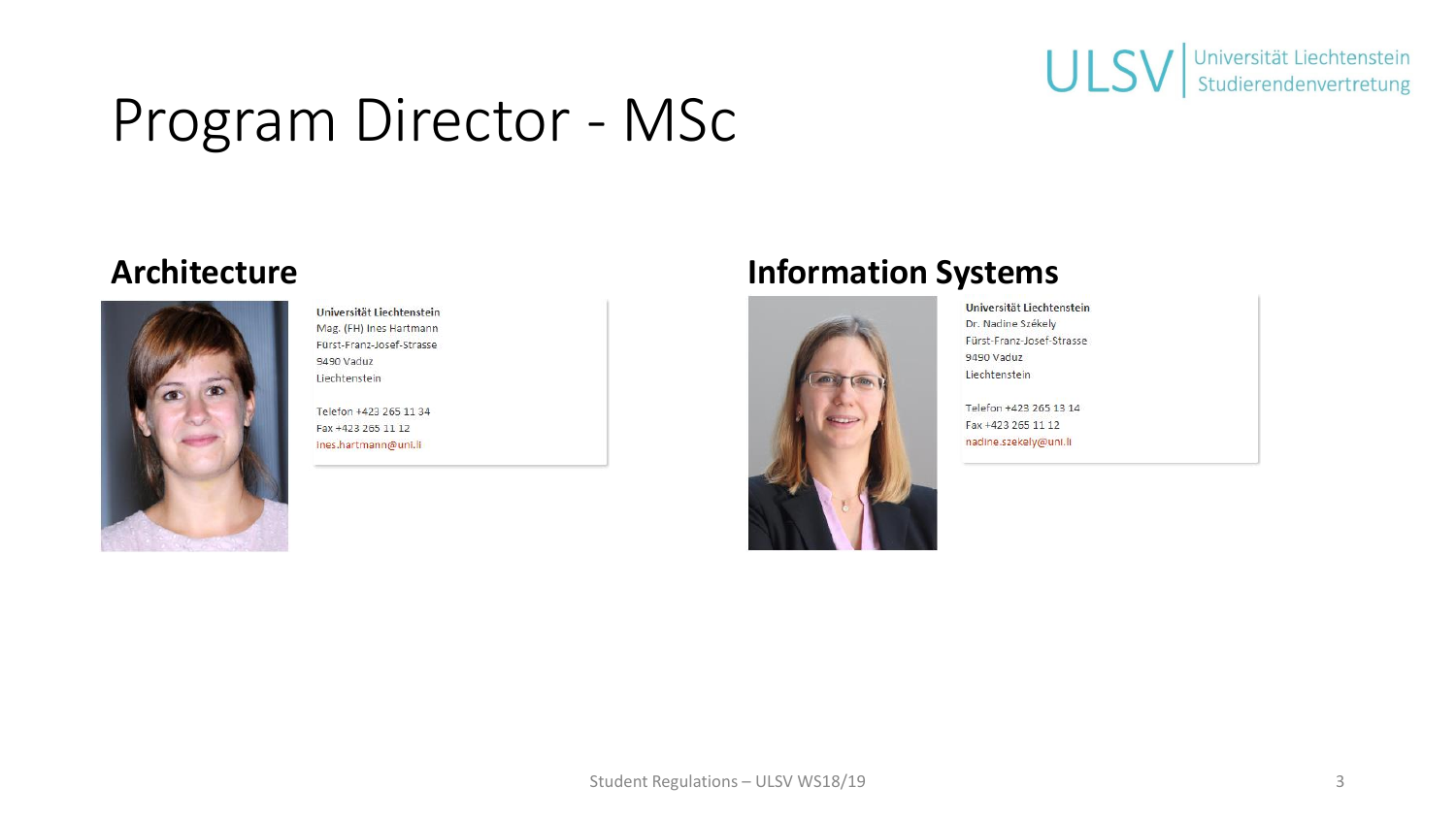

### Program Director - MSc

#### **Entrepreneurship Finance**



Universität Liechtenstein Dr. Matthias Filser Fürst-Franz-Josef-Strasse 9490 Vaduz Liechtenstein

Telefon +423 265 12 67 Fax +423 265 11 12 matthias.filser@uni.li





**University of Liechtenstein** Dr. oec. HSG Roger Rechsteiner Fürst-Franz-Josef-Strasse 9490 Vaduz Liechtenstein

Phone +423 265 11 84 Fax +423 265 11 12 roger.rechsteiner@uni.li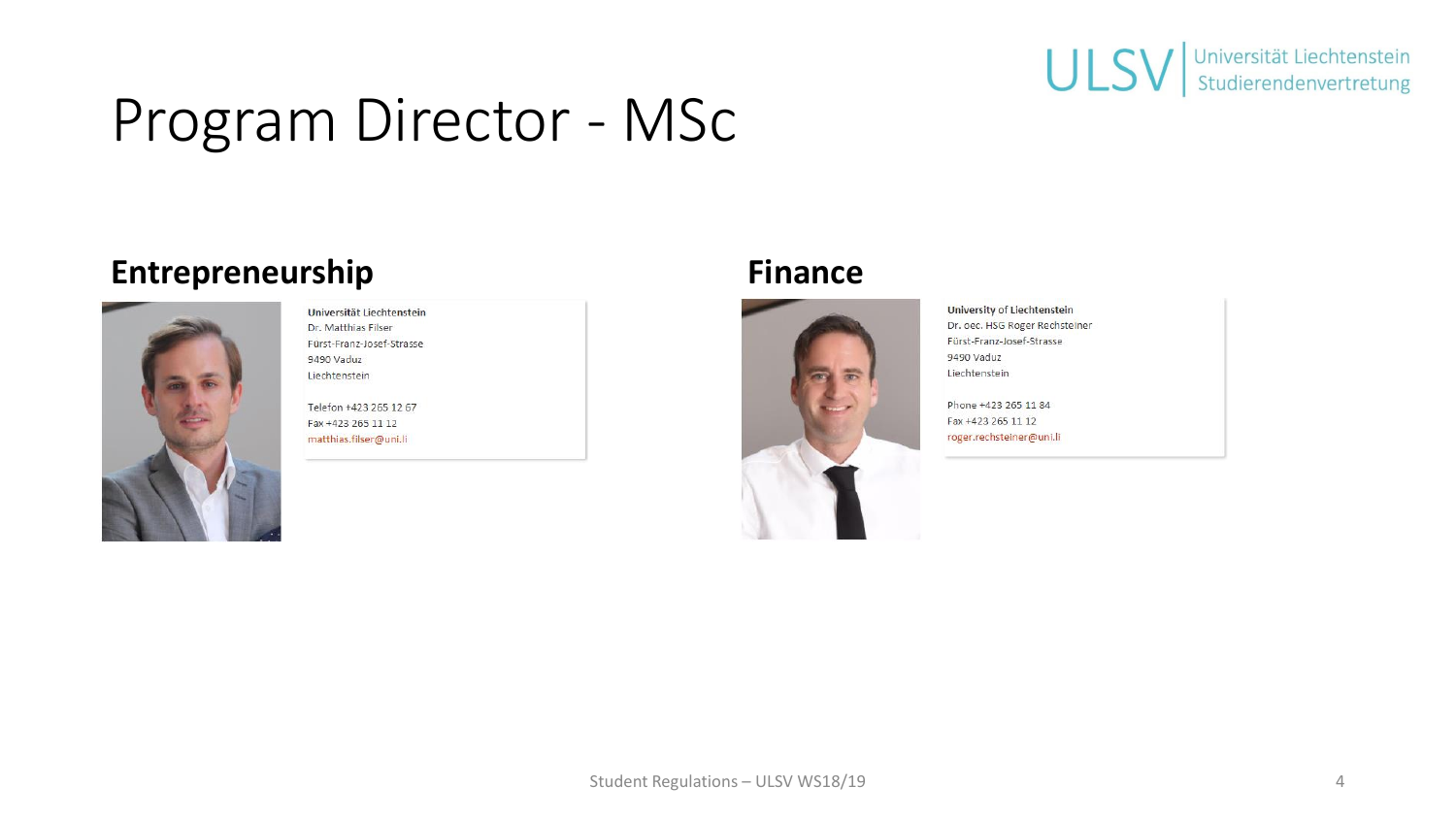

### STUDENT REGULATIONS OF UNILI

- $\triangle$ Registration & Enrolment
- $\triangle$ Rights and Duties
- $\triangle$ Examinations
- $\triangle$ Completion
- $\triangle$ Expulsion
- $\triangle$ Deregistration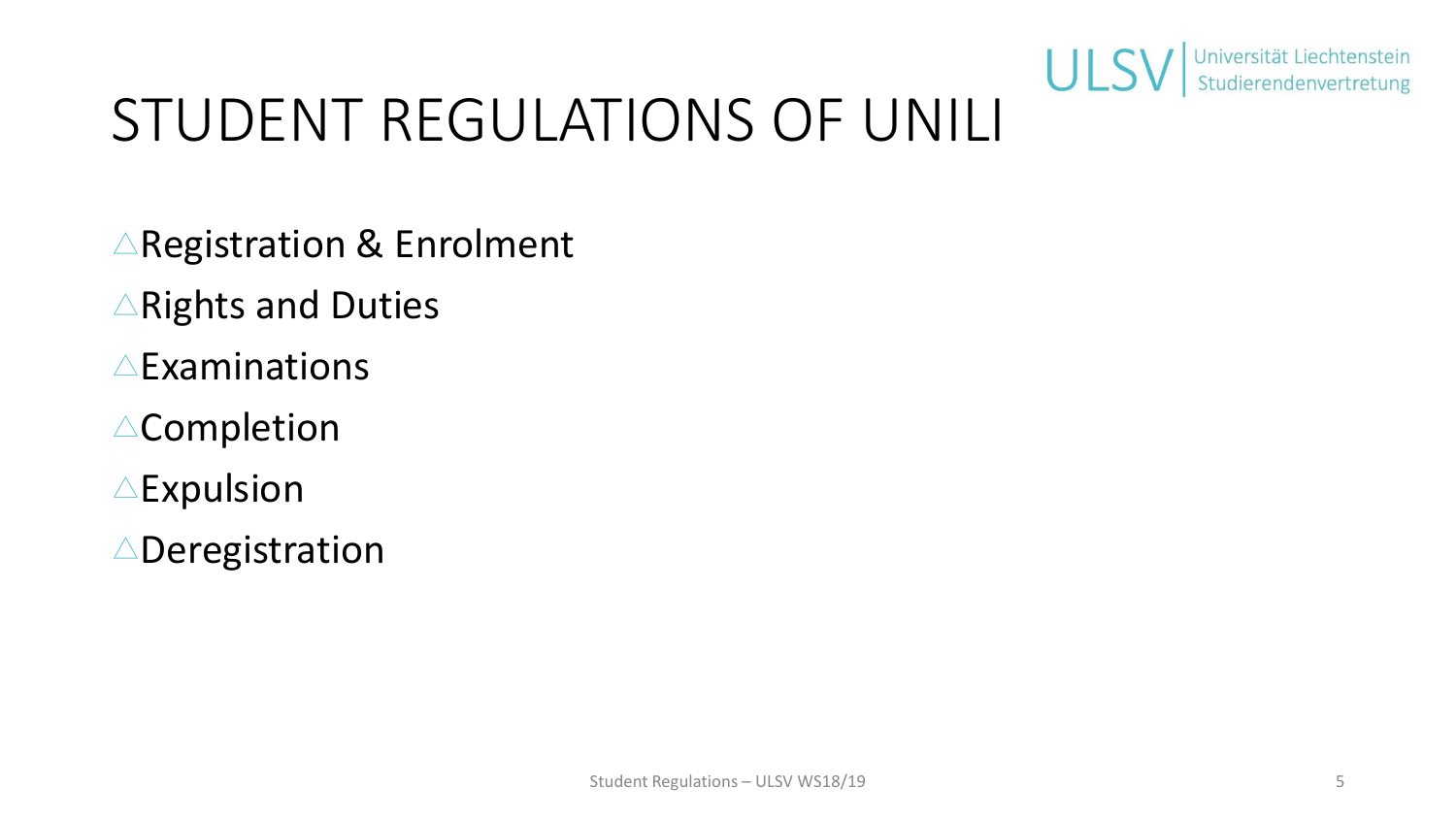

## Studies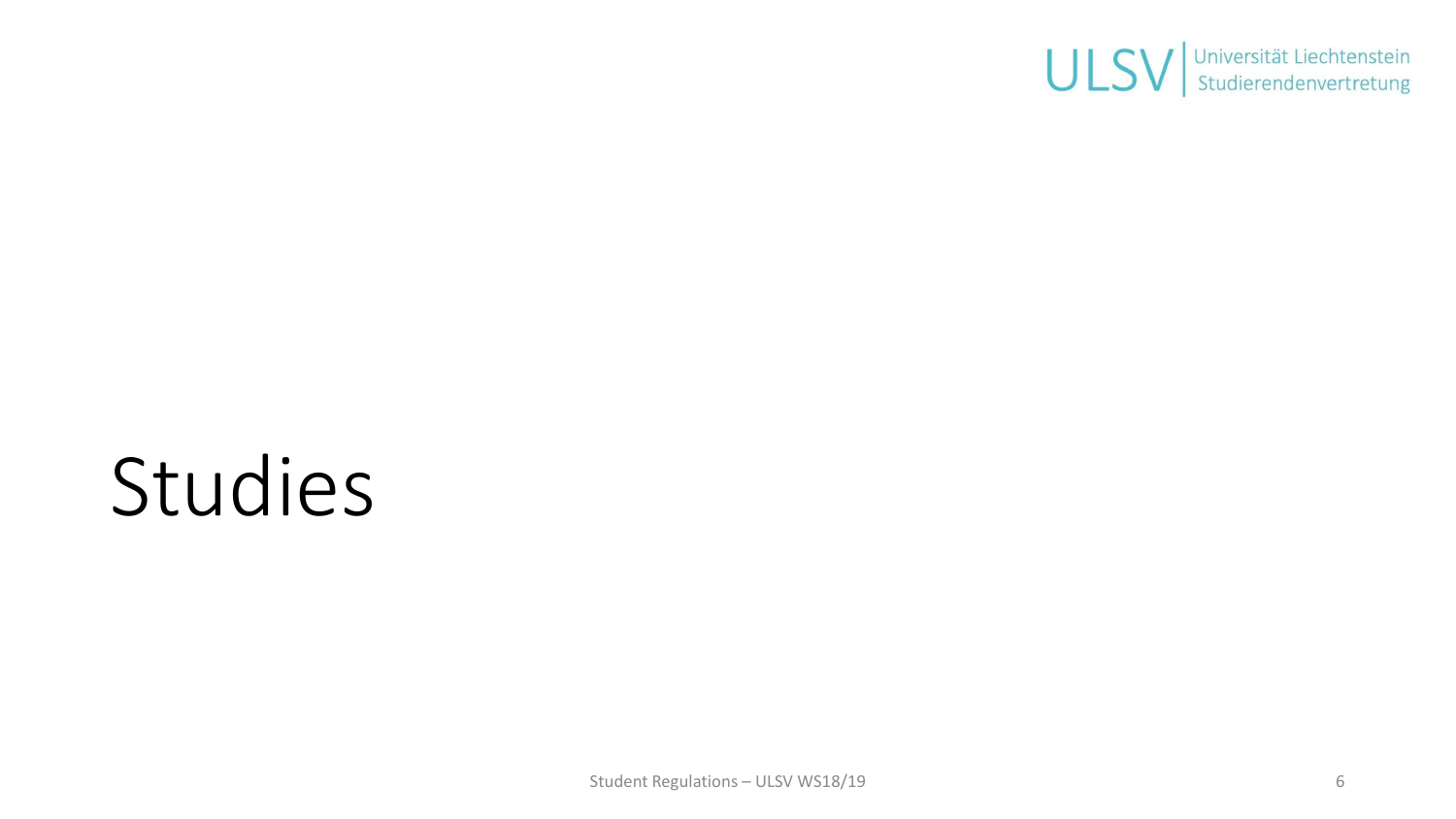# GENERAL ADMISSION REQUIREMENTS

- $\triangle$ Upon discontinuation of a Bachelor's, Master's or doctoral degree programme at the University of Liechtenstein or expulsion from one of these, it will not possible to be accepted to the same degree programme again.
- $\rightarrow$  banning in FL/CH
- $\triangle$ Bachelor/Master: Applicants who will receive their Diploma certificates shortly prior to the beginning of the semester may be accepted on an exceptional basis
- $\rightarrow$  Deadline for belated turn in: 31 October in WS
- $\rightarrow$  Deadline for belated turn in: 31 March in SS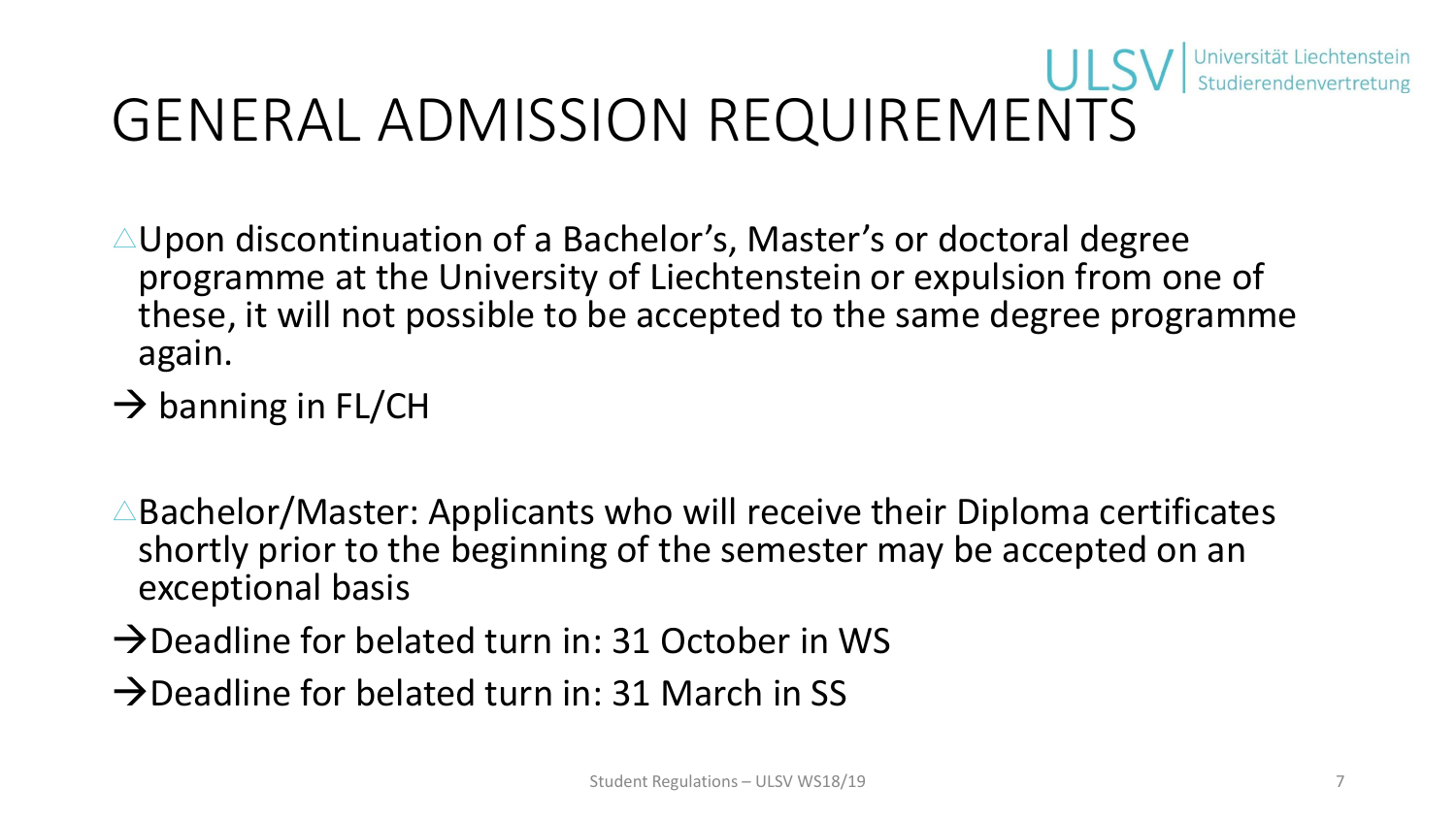# MAXIMUM PERMITTED LENGTH OF STUDY

- $\triangle$ Bachelor's degree programmes: 14 Semesters
- $\triangle$ Master's degree programmes: 10 Semesters
- $\triangle$ Doctoral degree programmes: 10 Semesters
- $\rightarrow$ If length exeeds, the student will be expelled from the programme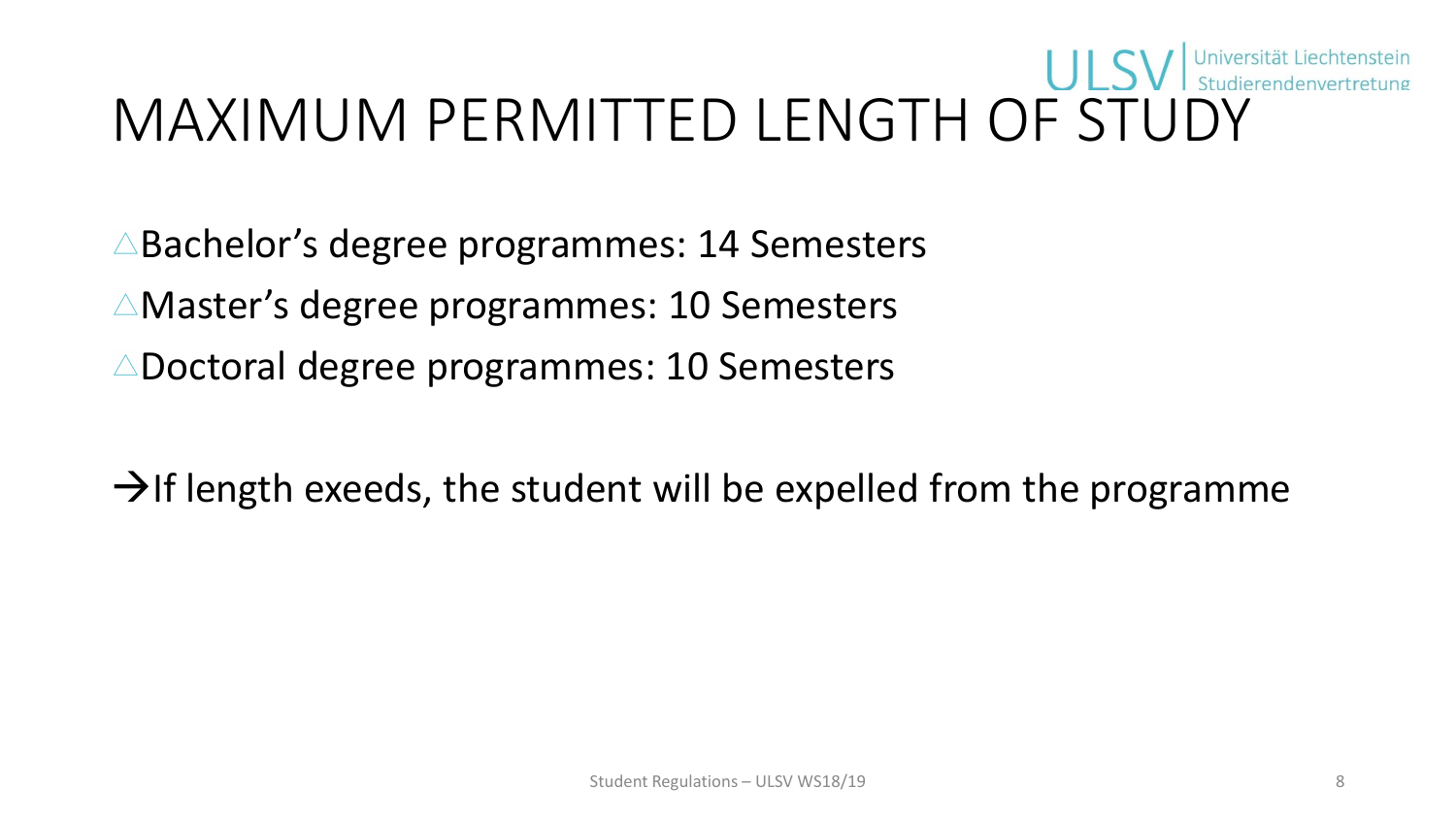

### WORKLOAD

- $\triangle$ Bologna-System
- Workload measured in ECTS (*European Credit Transfer System*)
- $\triangle$ 1 ECTS = 30 working hours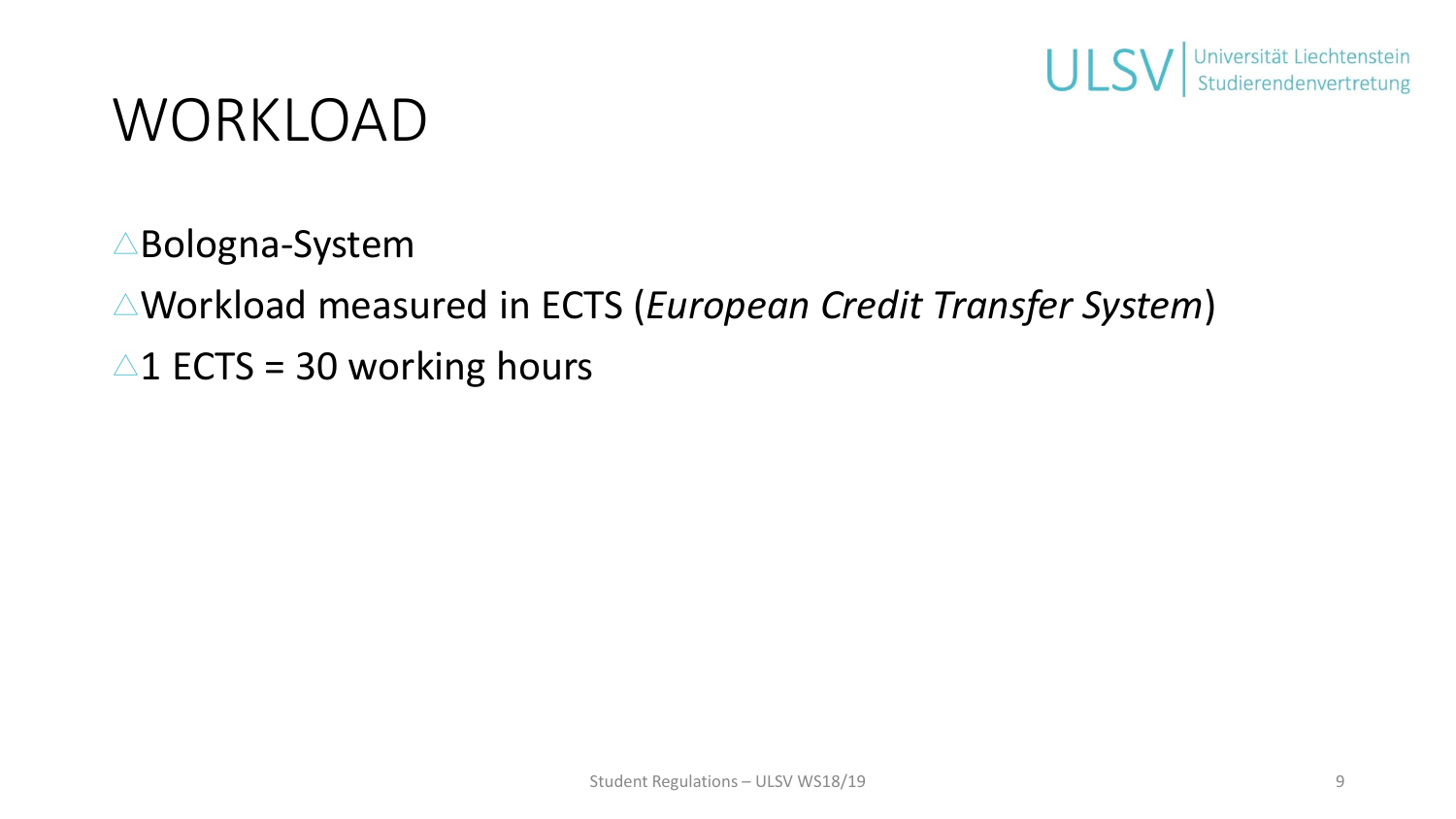

### GRADING

### $\triangle$  Evaluations with numerical grades:

6.0 = excellent

 $5.5$  = very good

 $5.0 = good$ 

4.5 = satisfactory to good

4.0 = adequate despite deficiencies

3.5 = not quite adequate

3.0 = clearly not adequate

 $\rightarrow$  Numerical evaluations will be assessed in the form of a numerical grade rounded to a half-grade

### $\triangle$ Verbal evaluations :

Pass;

Fail.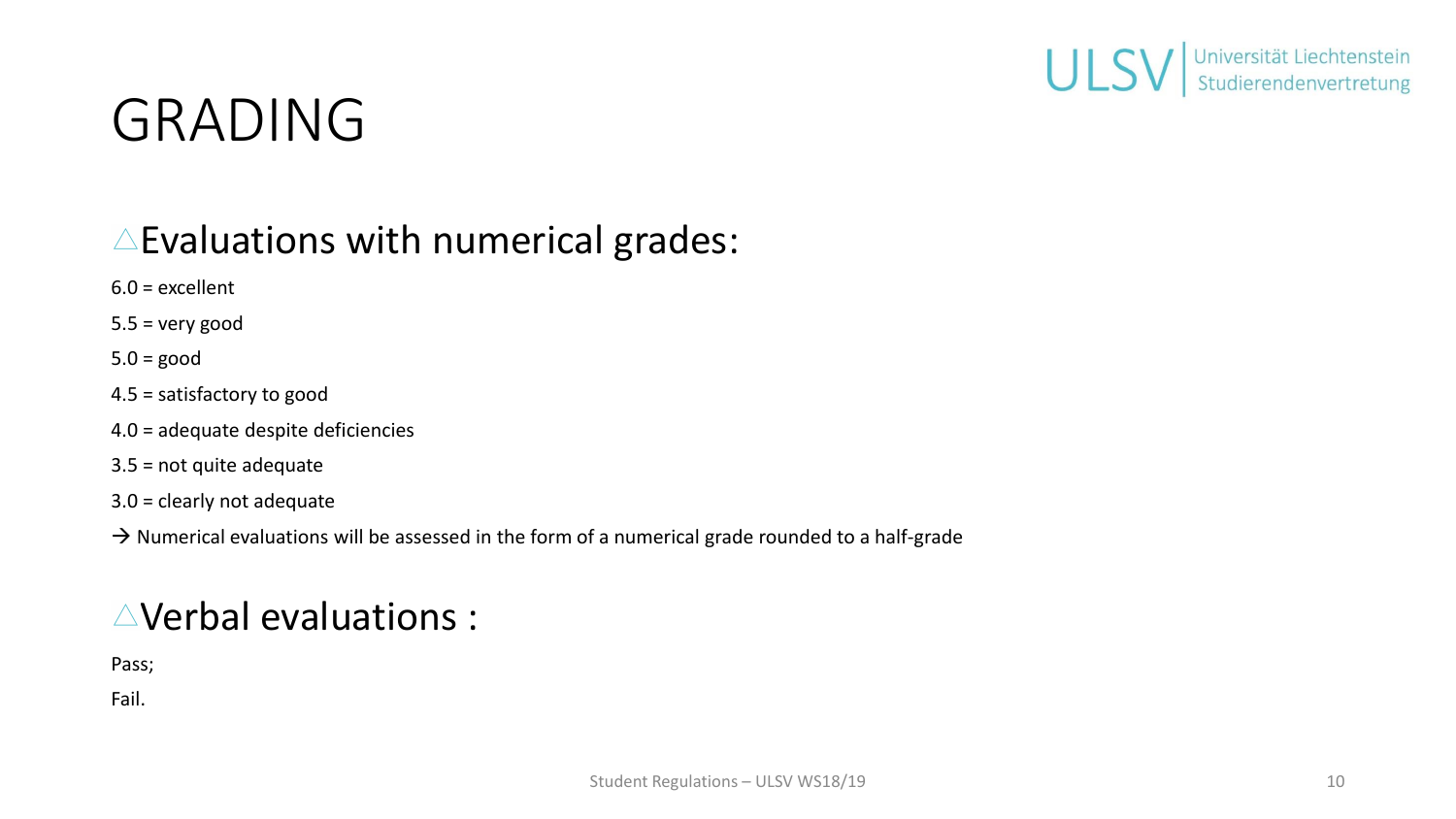

### Examinations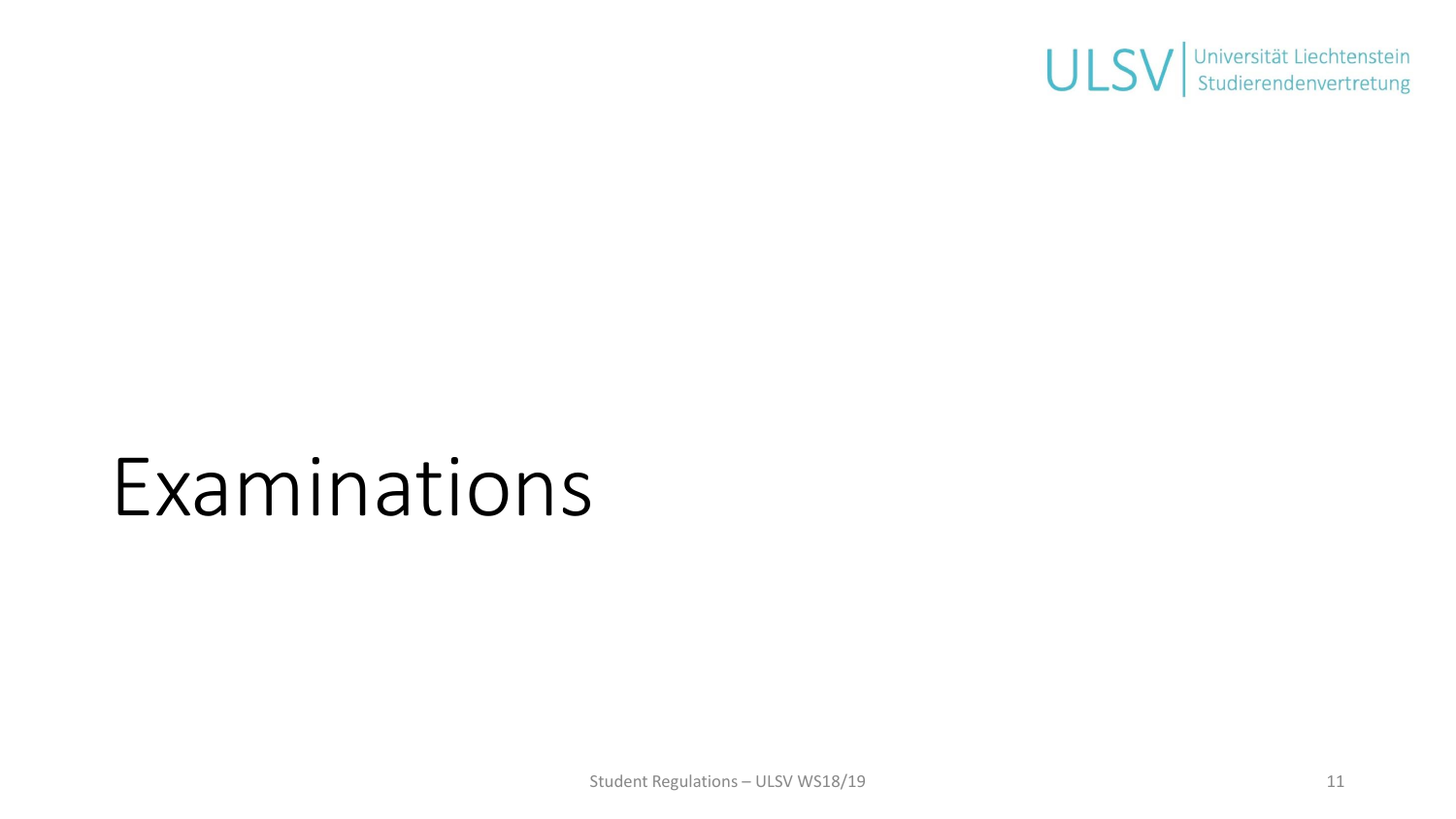

### ADMISSION

- $\triangle$ Examinations for regular courses in consecutive degree programs will be offered at least once per semester.
- $\triangle$  Late registration fee of 80 CHF
- Cancellation of an examination **3 working days before**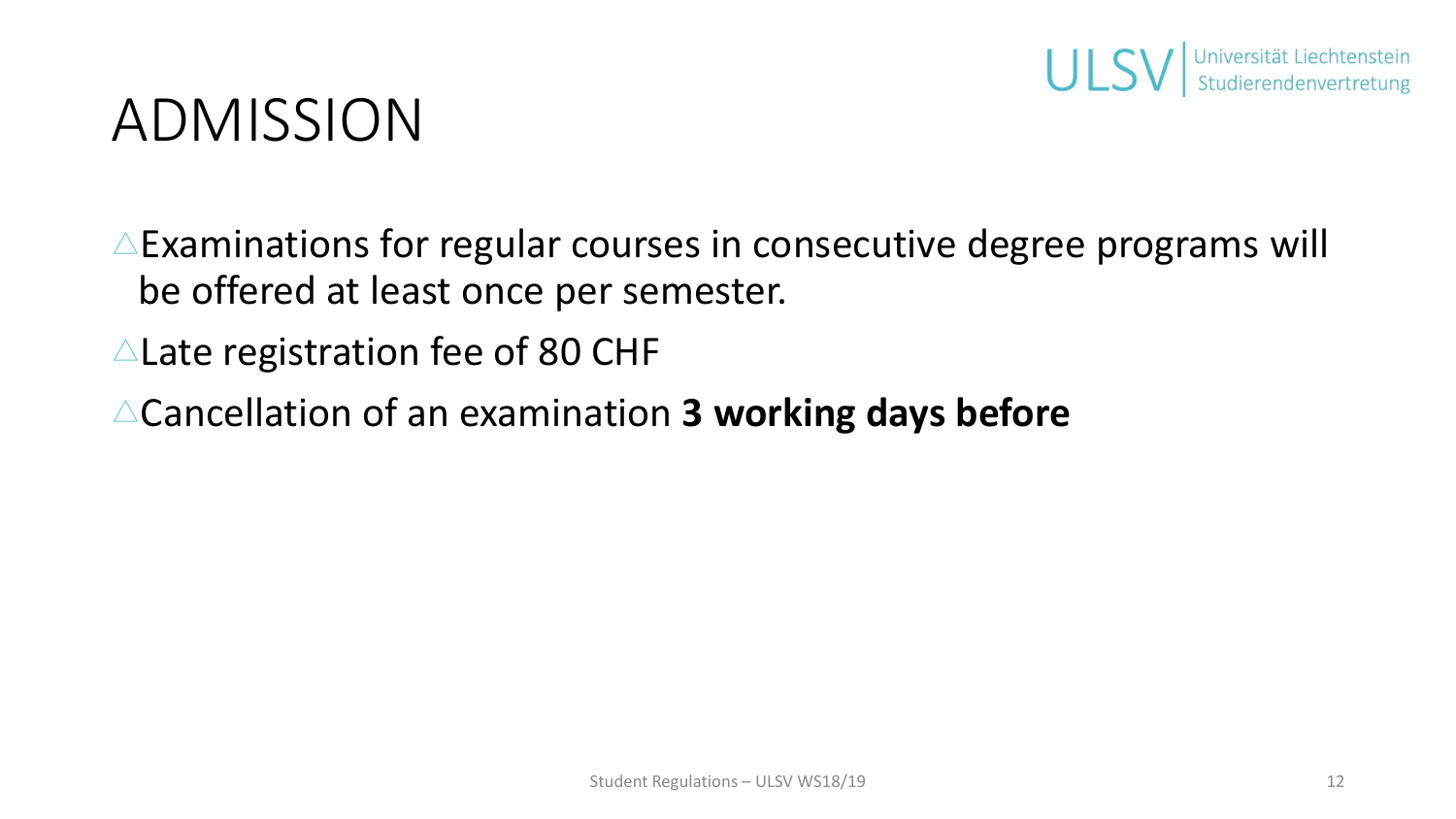

### FAILURE TO OBSERVE DEADLINES

- $\triangle$ If an examination date is not observed, and the student has not given prior notice, the respective exam will be deemed as failed
- $\rightarrow$ Evaluated with 3.0
- $\rightarrow$  Counted as examination attempt
- →UNLESS: Important reason (illness, accident, pregnancy, military service, etc.)
- $\rightarrow$ doctor's certificate or police report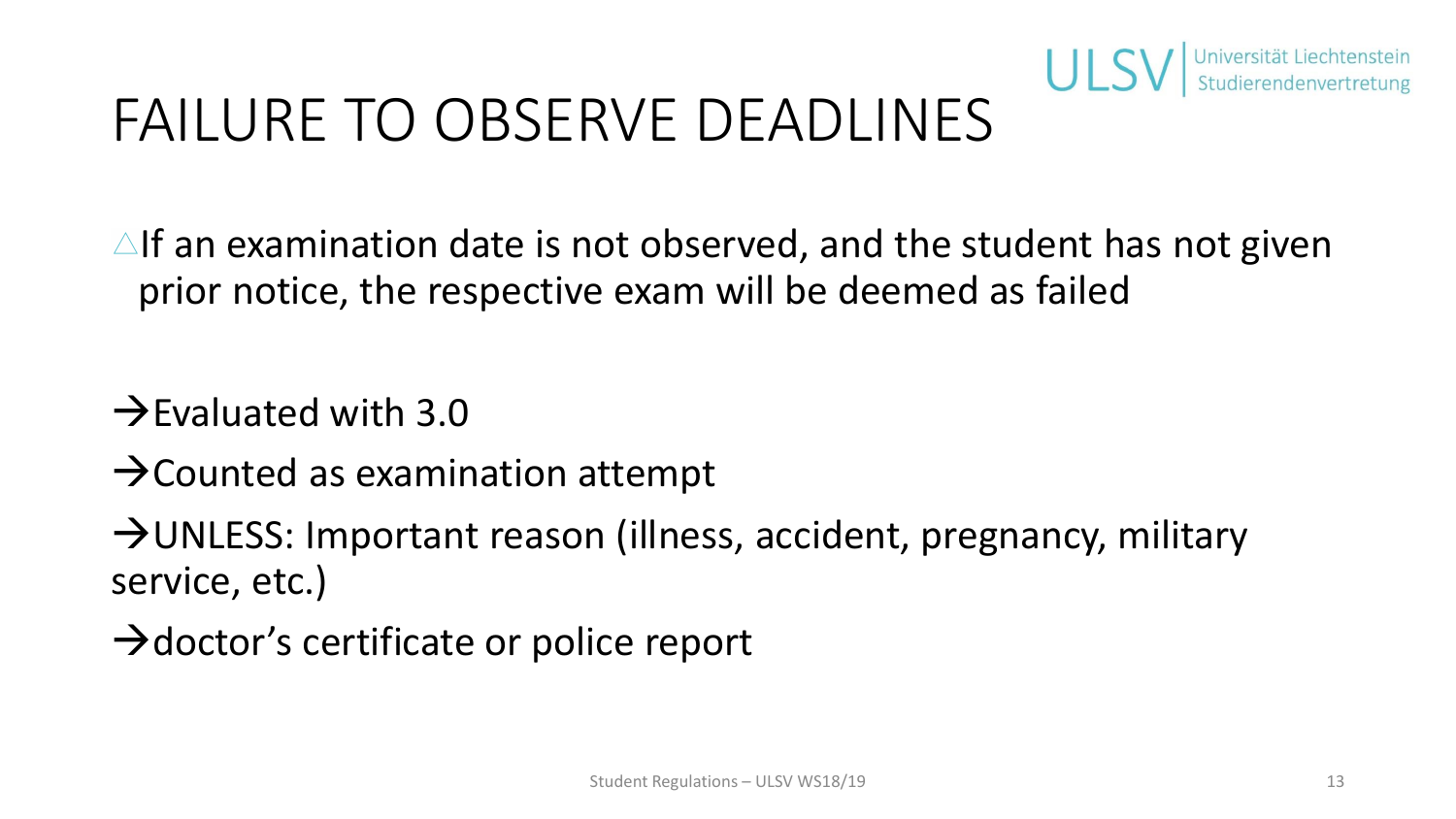

### REPEATING AN EXAMINATION

- $\triangle$ Examinations can be repeated twice
- →Total of **three** attempts
- $\rightarrow$ Grade of passed attempt counts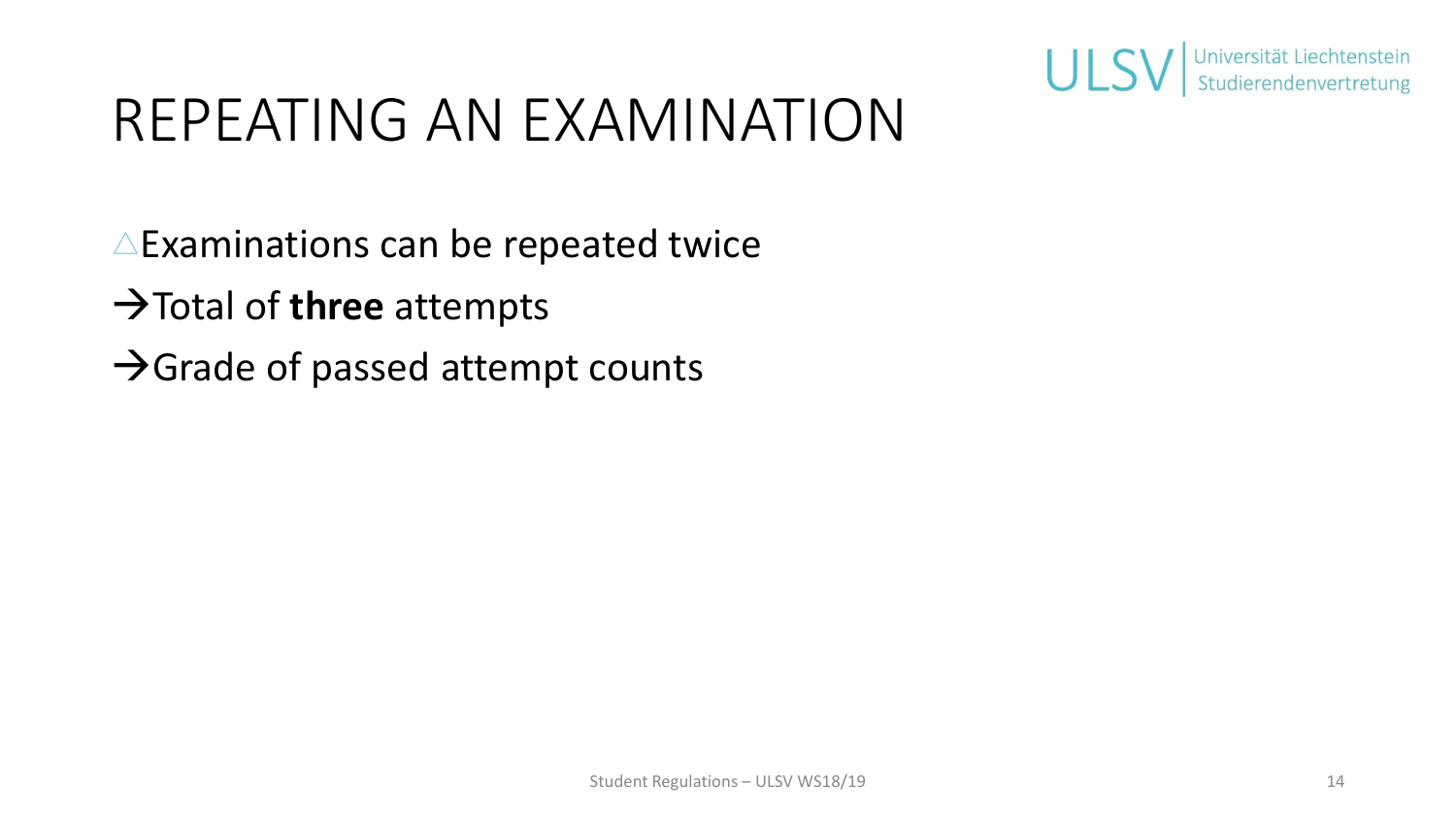

## COMPLETION OF A PROGRAMME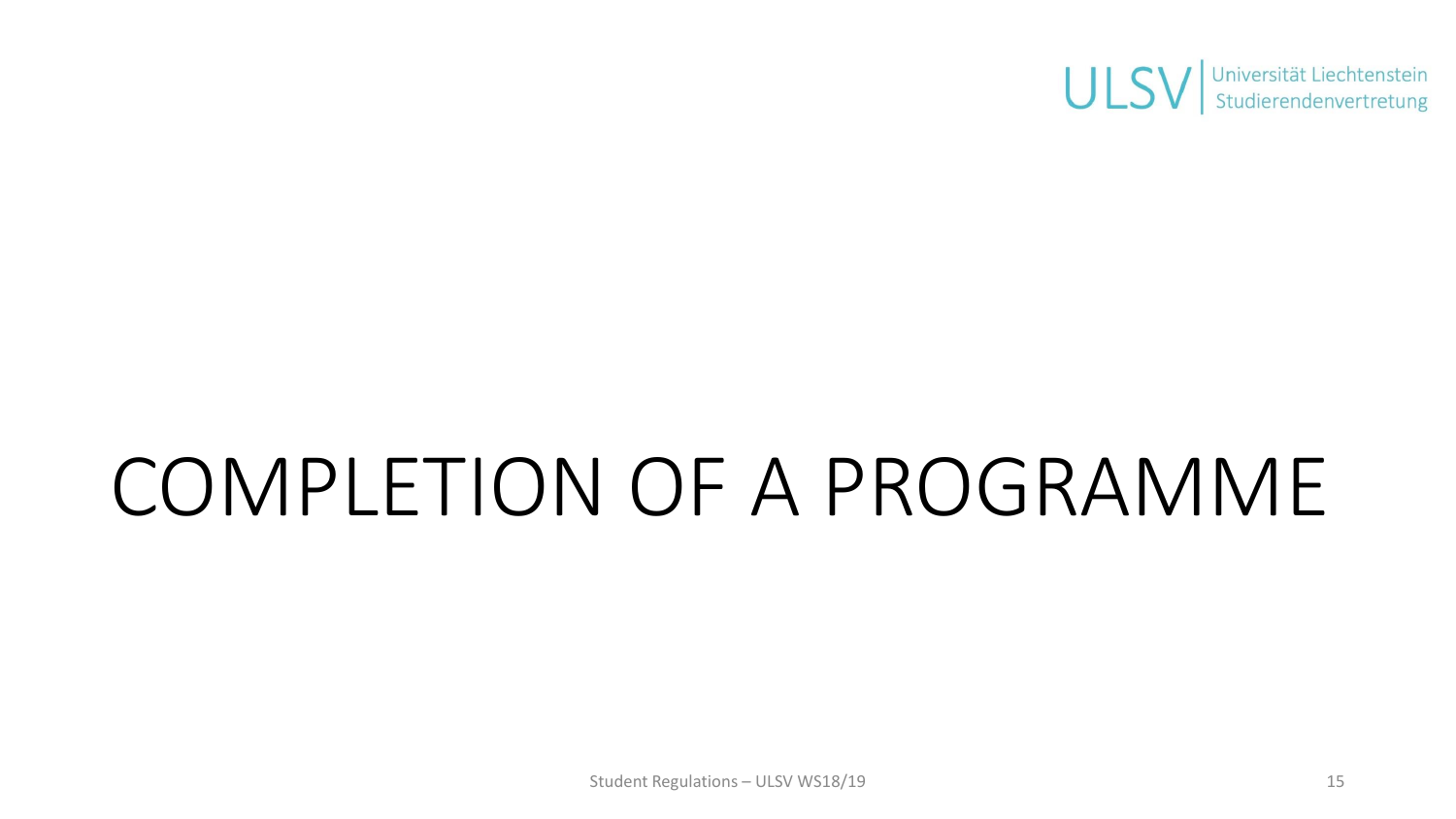

### DEREGISTRATION

 $\triangle$ On deregistration, the legal relationship between the University of Liechtenstein and the student is terminated.

 $\rightarrow$  On the part of the University:

Disciplinary sanction, no enrolment to programme, outstanding tuition fee

 $\rightarrow$ Upon request:

Completion of a programme, abandon studies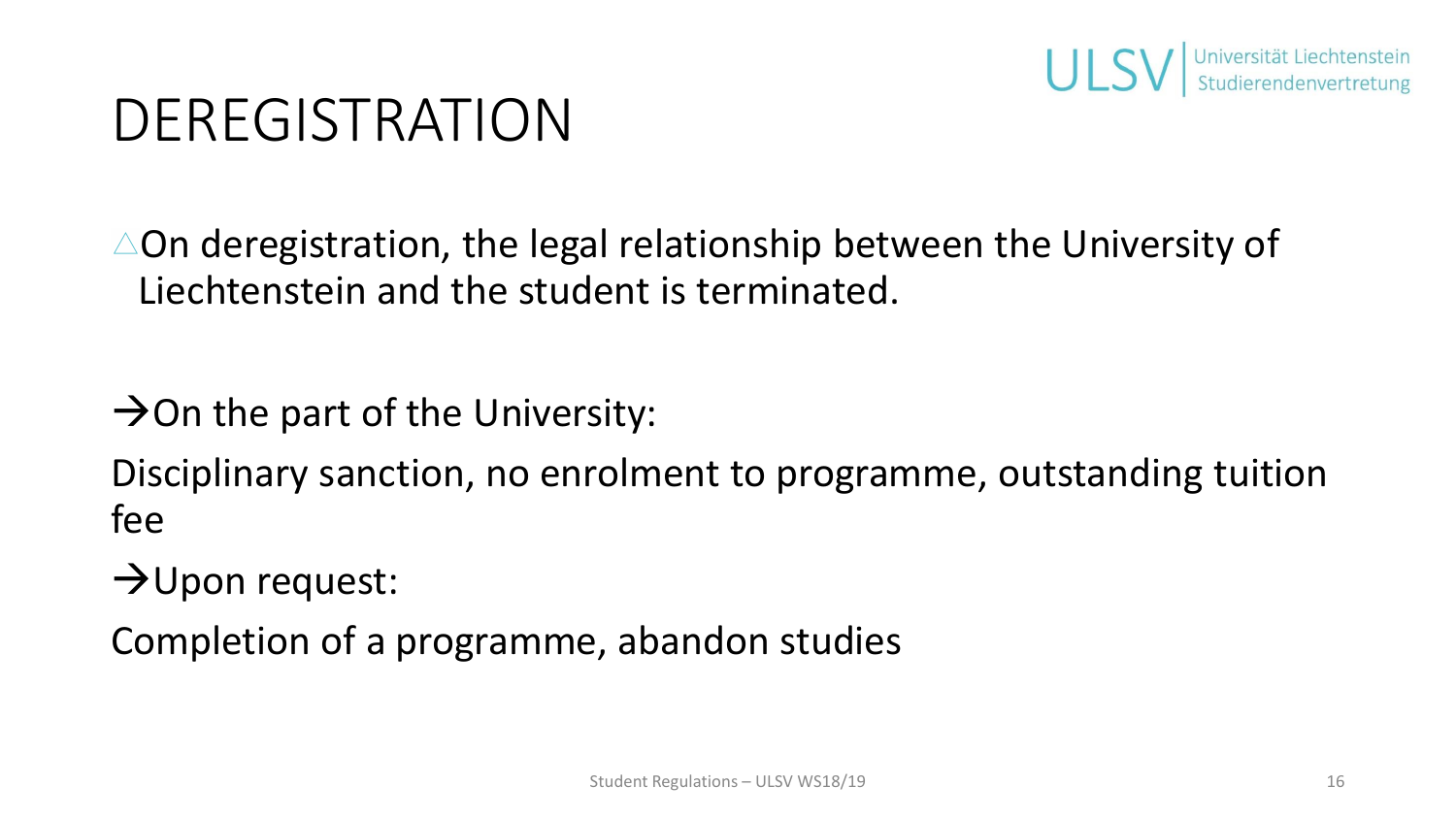

## RIGHTS AND DUTIES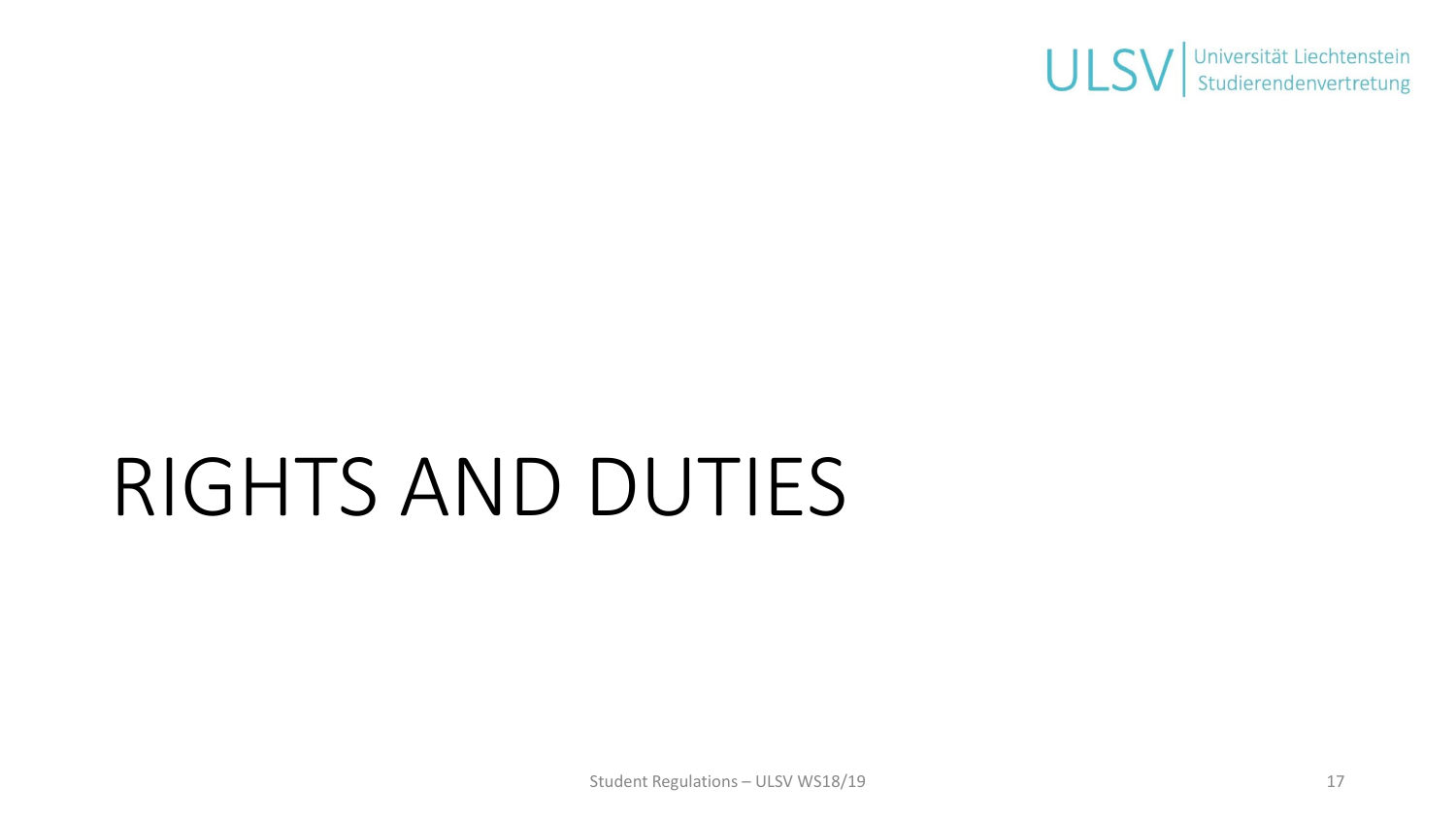

### RIGHTS

 $\triangle$  Copyright

 $\rightarrow$  Work remains property of student

- $\triangle$  Leave of absence
- $\rightarrow$  Without justification
- $\rightarrow$ Two weeks before semester start
- $\rightarrow$ max. od 2 semesters per programme
- $\triangle$  Study break
- $\rightarrow$ a) serious illness b) accident c) pregnancy and maternity leave d) family care e) military service f) grave personal or professional situation
- →Documents of proof
- → Requires written confirmation of Academic Board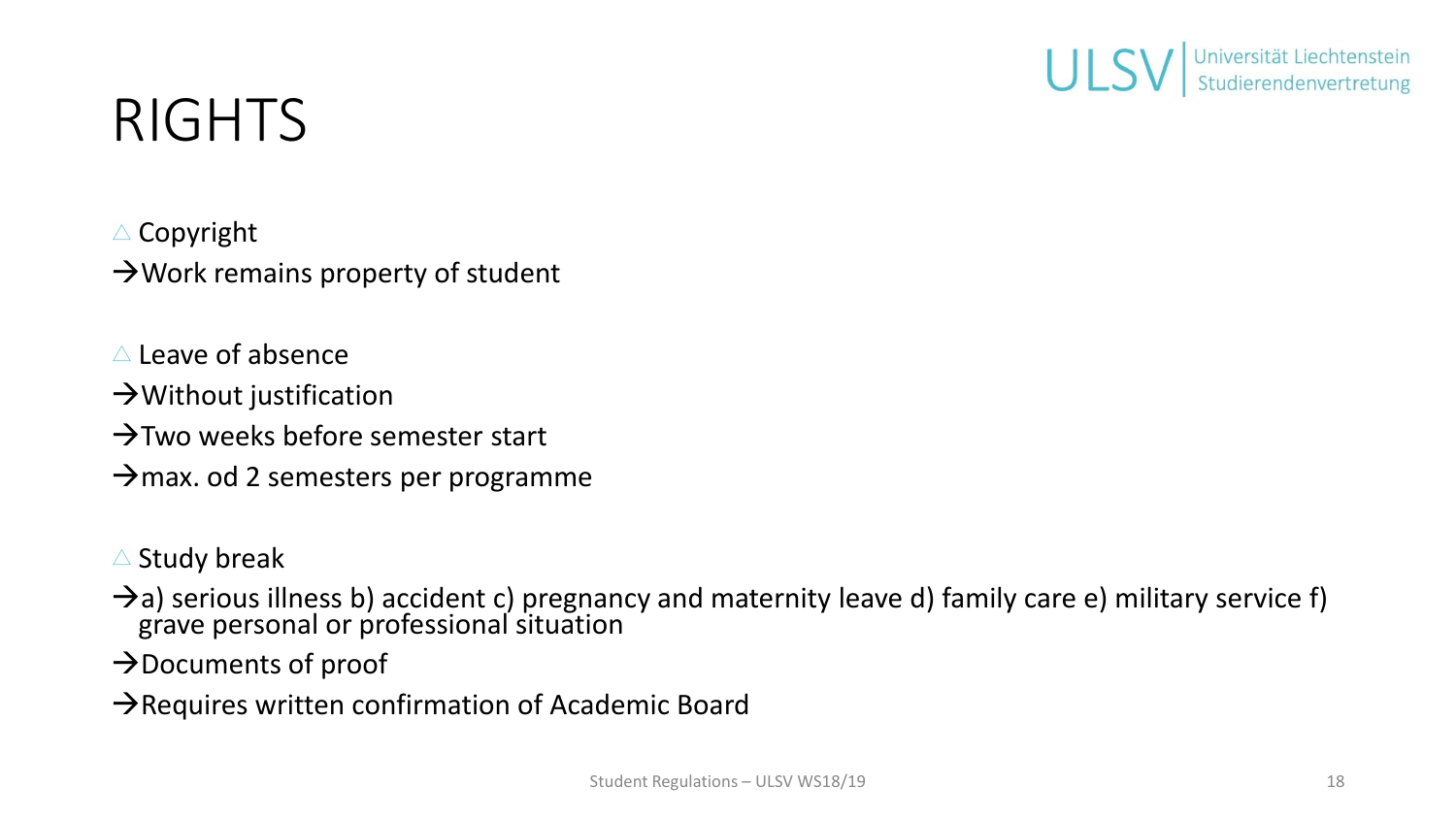

### RIGHTS

 $\triangle$ Right to inspection

 $\rightarrow$  corrected examination papers under supervision until the end of the following semester  $\rightarrow$  you are allowed to take photos!

 $\triangle$ Physical impairment

 $\rightarrow$  request to take examination in alternative form

 $\triangle$ Use of the infrastructure of the university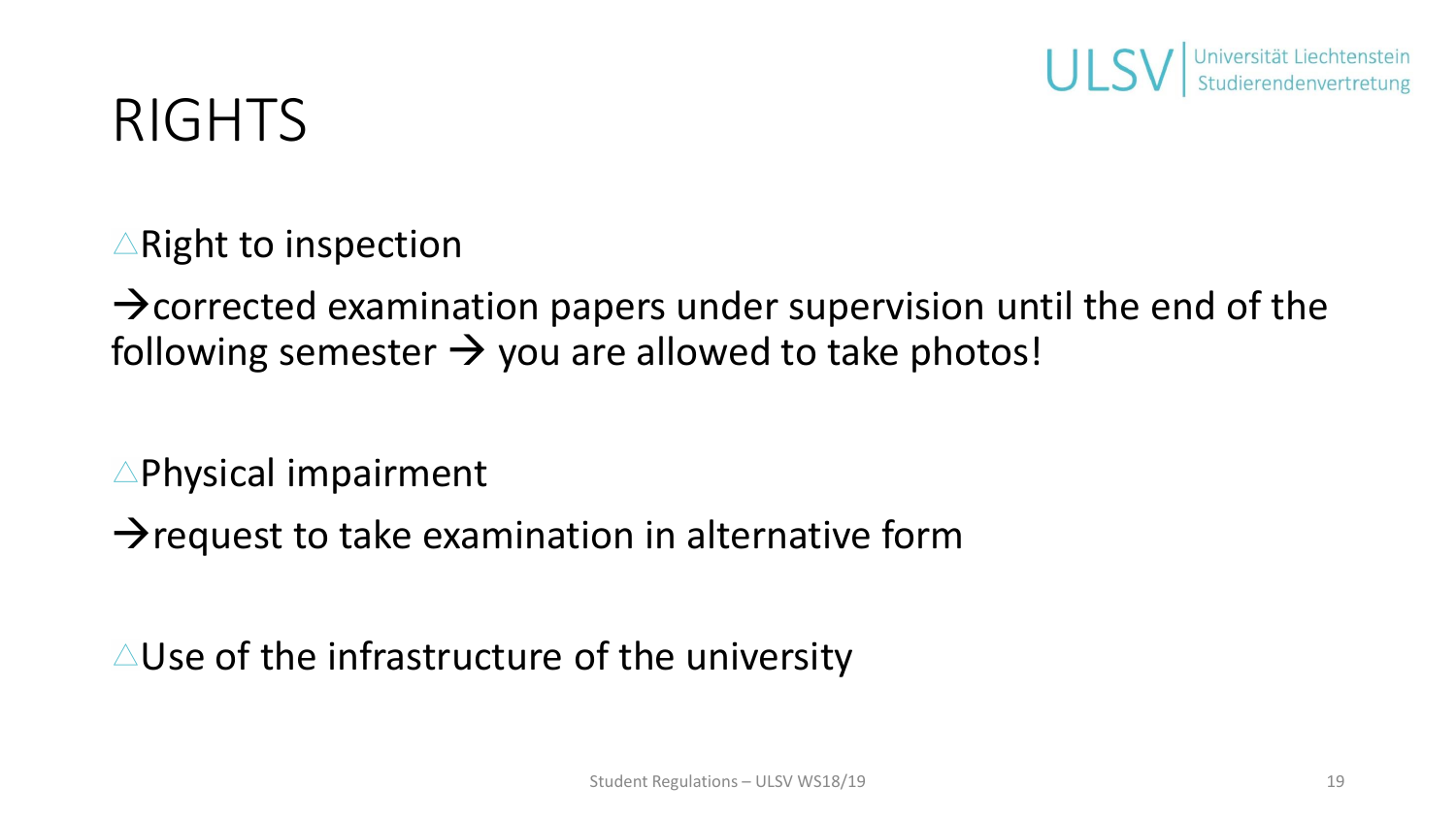

### DUTIES

- $\triangle$ Student is obliged to name the University of Liechtenstein as the institution
- $\triangle$ Tuition fees are paid before semester begins
- $\rightarrow$  Will not be returned
- $\rightarrow$ Not paying fees will lead to exclusion of programme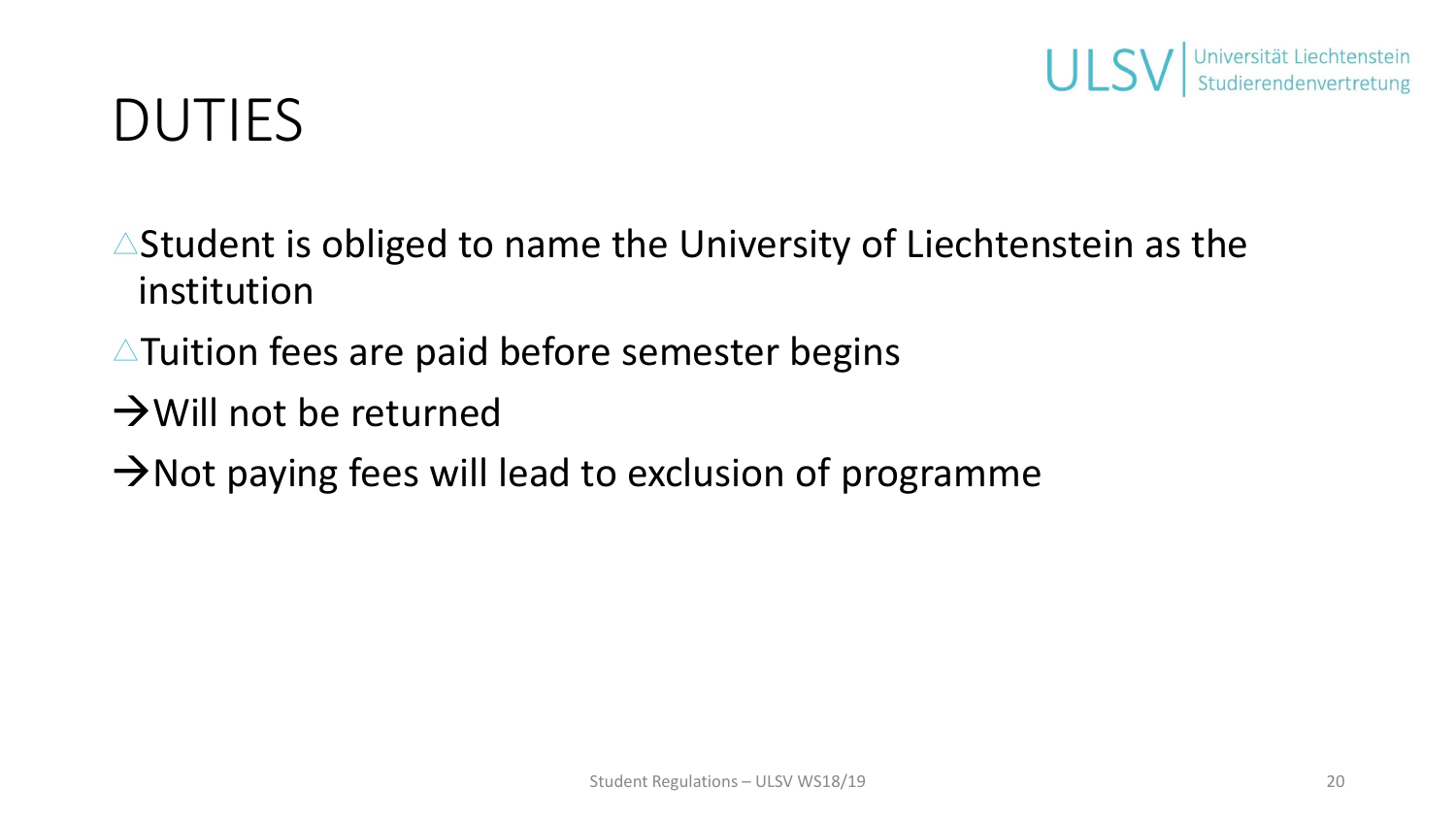

### DUTIES

- $\triangle$ Minimal credits to be earned
- $\rightarrow$ obliged to earn at least 20 ECTS points in every two consecutive semesters
- $\triangle$ Obligation to inform of changes in personal details

 $\triangle$ Communication

 $\rightarrow$ Information to the students is primarily sent via the University's electronic communication channel

→ check your UNIMAIL !!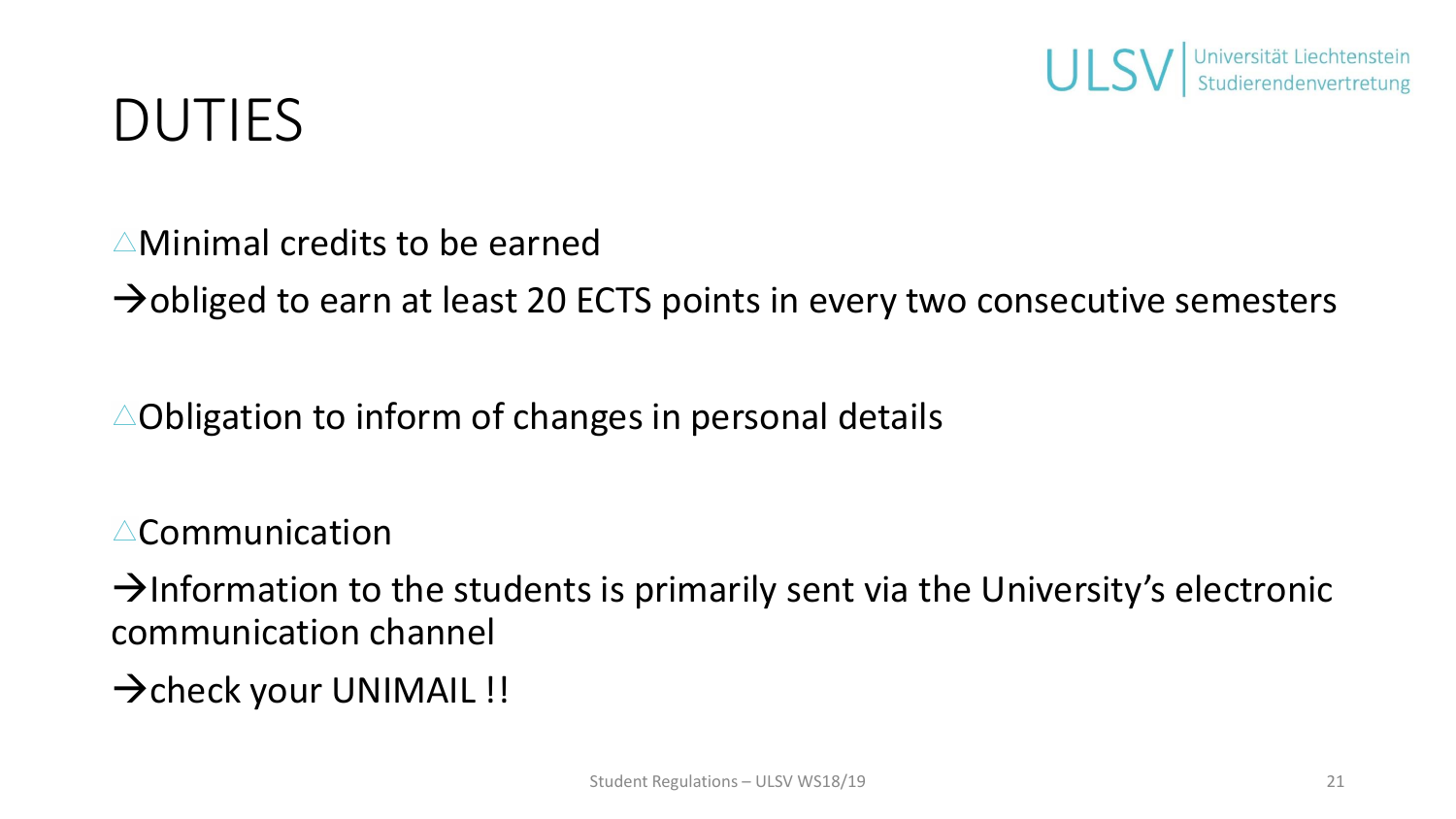

### LEGAL RIGHTS

- $\triangle$ It is prohibited to take legal action against the assessment of an examination
- $\triangle$ Severe fault in the execution of an examination, the student can appeal to the Rectorate to annul the results of his examination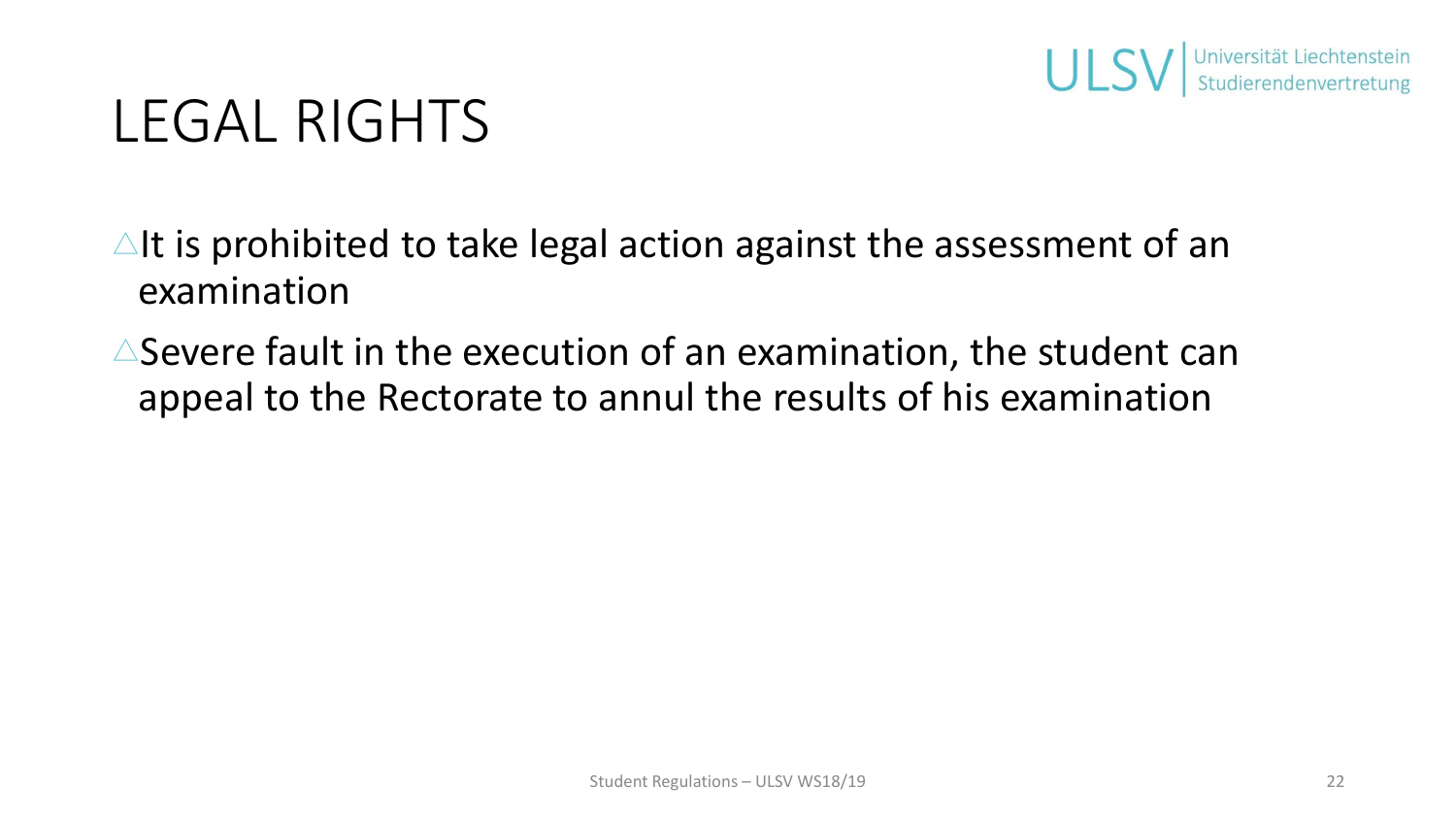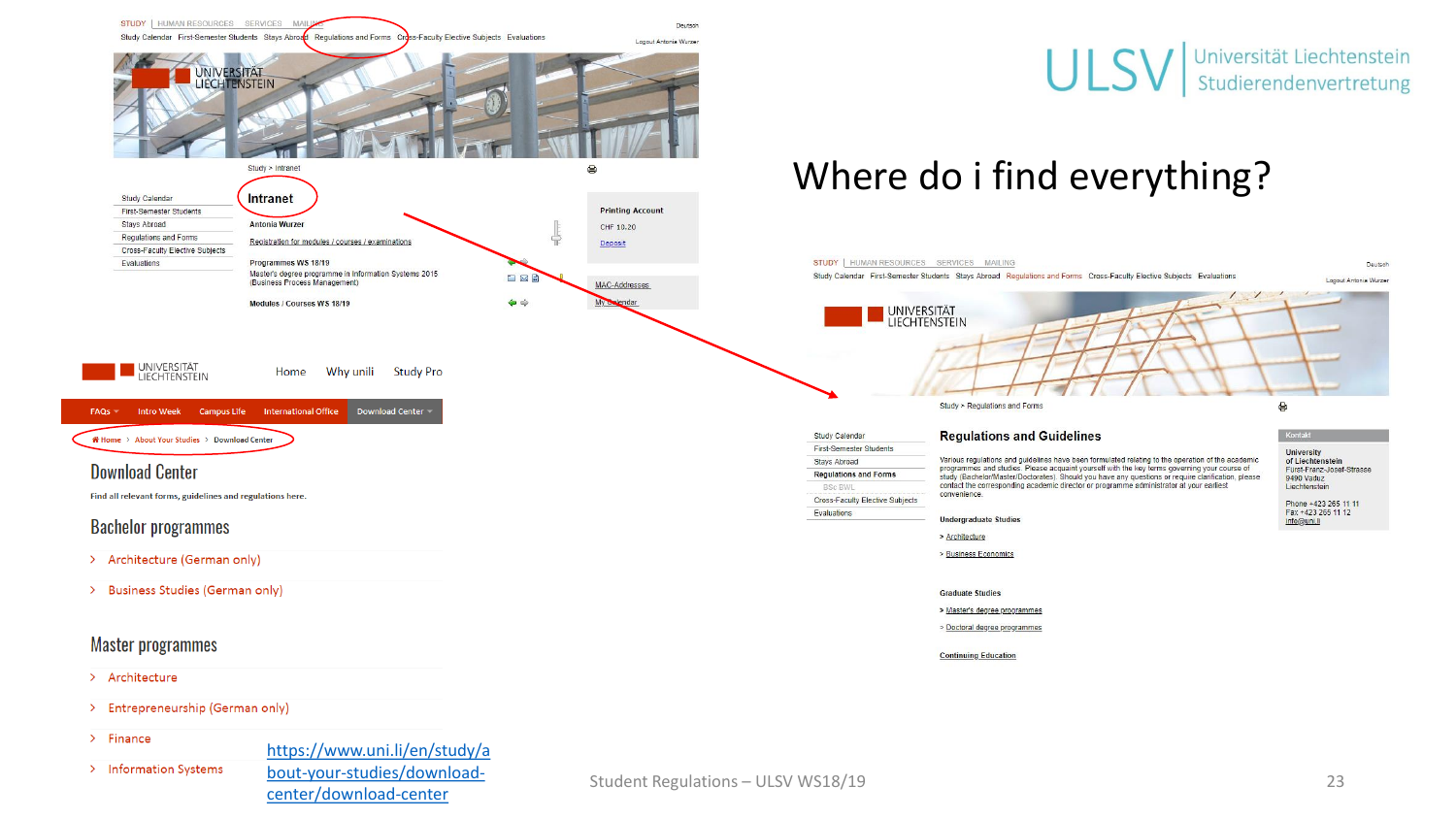

### Thanks for attending!